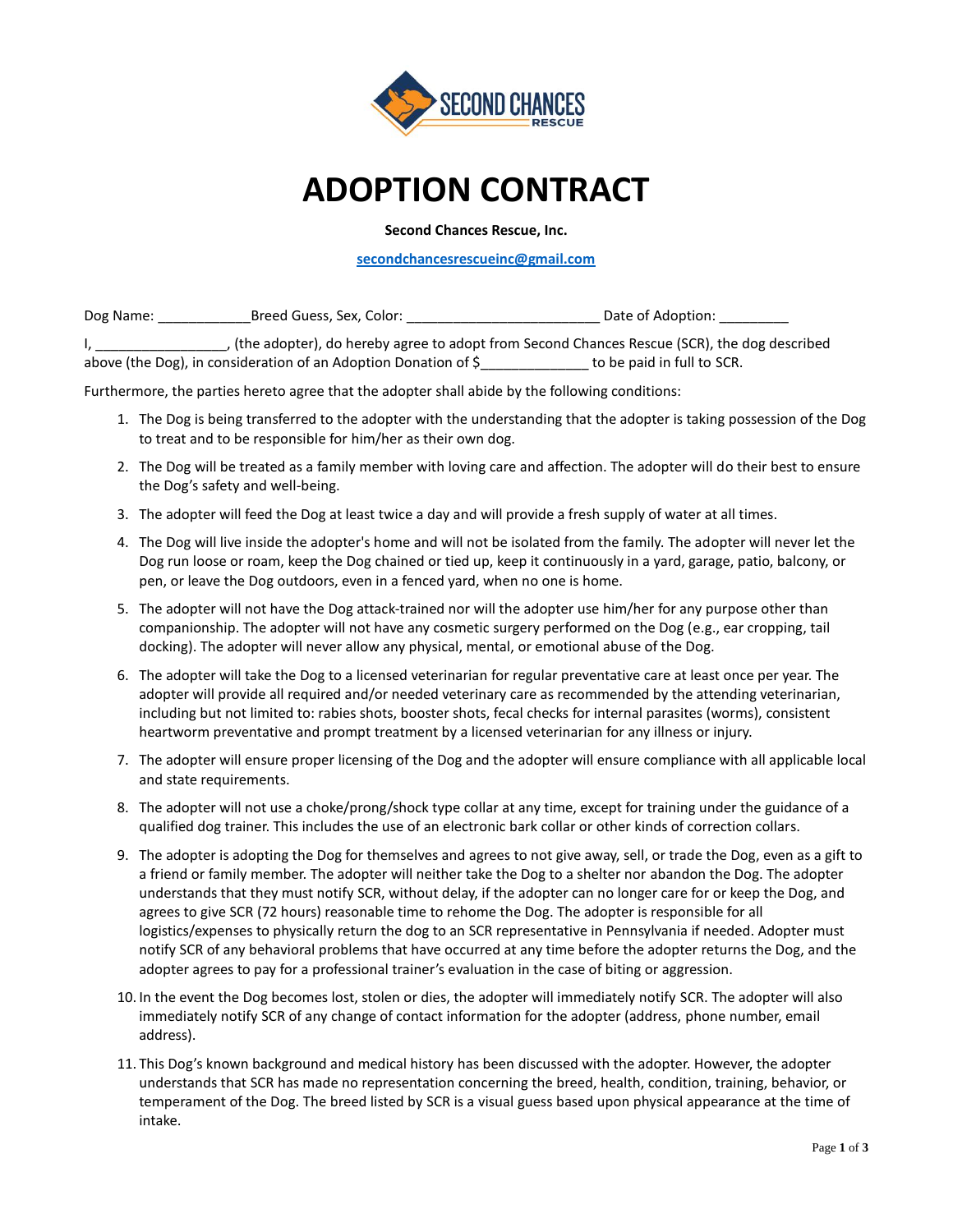- 12. **Training:** The adopter agrees to:
	- \_\_\_take the Dog to basic obedience training classes taught by a qualified trainer.
	- personally teach the Dog basic obedience skills.
- 13. **Spay/Neuter:** If not already done, the adopter agrees to have the Dog spayed/neutered as noted in the Spay/Neuter Addendum, which is a part of this agreement, and will forward proof of such to SCR within 7 days of completion. Failure to comply with this requirement will result in the immediate return of the Dog to SCR.
- **14.** The adopter agrees to take all necessary and recommended precautions when introducing the new animals into the current house hold, including a two week shut down period, proper introductions and allowing adjustment/decompression time for ALL animals.
- **15.Medical/Behavioral Addendum:** If checked, the adopter agrees to

**\_\_\_\_\_\_\_**work with a professional trainer/behaviorist and/or qualified veterinarian per the terms of the attached Medical/Behavioral Addendum, which is a part of this agreement.

- 16. **Adoption Donation.** The adopter understands that the adoption donation (including any deposits) help defray SCR's expenses for food, sheltering, spaying or neutering, vaccinations and veterinary care, as well as the administrative burden for processing this adoption. Accordingly, adoption donations are NOT refundable. If the Dog is determined to not be a good match, SCR may work with the adopter to find another SCR dog, at SCR's sole discretion. SCR will always take our Dogs back, but NO part of the adoption donation is refundable.
- 17. The adopter will allow SCR to make inquiry about and enforce any of the above conditions and requirements at any time after adoption. This can include visits to the adopter's home and contact with the adopter's veterinarian.
- 18. The adopter affirms that no member of the household has been convicted of an animal welfare law violation such as neglect, cruelty, abandonment etc.
- 19. The Dog is not legally adopted until the adopter has paid the adoption donation in full and submitted this properly executed contract.
- **20.** THE ADOPTER UNDERSTANDS THAT SCR HAS THE RIGHT TO DEMAND RETURN OF THE DOG IF THE ADOPTER DOES NOT COMPLY WITH ANY OF THE ABOVE PROVISIONS. SCR has made a lifetime commitment to the Dog. If SCR finds a reasonable basis for believing that any of the above conditions and requirements have not been met, SCR will first notify the adopter by certified mail, return receipt requested, of the reclamation and ask that the dog be returned. The notice will state clearly the circumstances under which SCR is acting and state a date when the adopter may meet with representatives of SCR to discuss the situation. After seven days from the receipt of this notice, if the adopter has not contacted SCR, or has not accepted the notice, legal action will be taken by SCR to retrieve the Dog. If the Dog is in a situation that may endanger its life, SCR may call animal control in the adopter's locality to recover the Dog on SCR's behalf immediately. In the event that either of these situations occurs, or if for any reason the Dog is returned to SCR, the adopter may request a meeting to discuss the matter within 10 days after the dog is reclaimed. Any decision of SCR is final as to whether the dog shall be returned to the adopter.
- 21. **Release:** The adopter agrees to accept responsibility and ownership of the Dog at the adopter's own risk. The adopter, and for the adopter's spouse, heirs, executors, personal representatives and assigns agrees never to bring a claim or suit against SCR. The adopter releases SCR and its directors, founders, employees, officers, agents, representatives, contractors, volunteers, successors and assigns from all liability arising from the adoption or behavior of the Dog. The adopter understands that this agreement discharges SCR and its directors, founders, employees, officers, agents, representatives, contractors, volunteers, successors and assigns from any liability to the adopter and the adopter's spouse, heirs executors, and assigns, with respect to bodily injury, personal injury, illness, amputation, scarring, death, property damage or other loss that may result from the adoption or behavior or activities of the Dog. The adopter releases SCR and discharges SCR and its directors, founders, employees, officers, agents, representatives, contractors, volunteers, successors and assigns from any liability for SCR's own negligence or liability that may result in bodily injury, personal injury, illness, amputation, scarring, death, property damage or other loss to the adopter. The adopter agrees that SCR may use any photograph of the adopter and the Dog taken by SCR or its agents, or provided by the adopter to SCR, in promotional materials, consents to SCR's use of the adopter's likeness in such promotional materials, and specifically releases SCR from any claim arising out of SCR's use of the adopter's likeness or photographs of the adopter in such promotional materials.